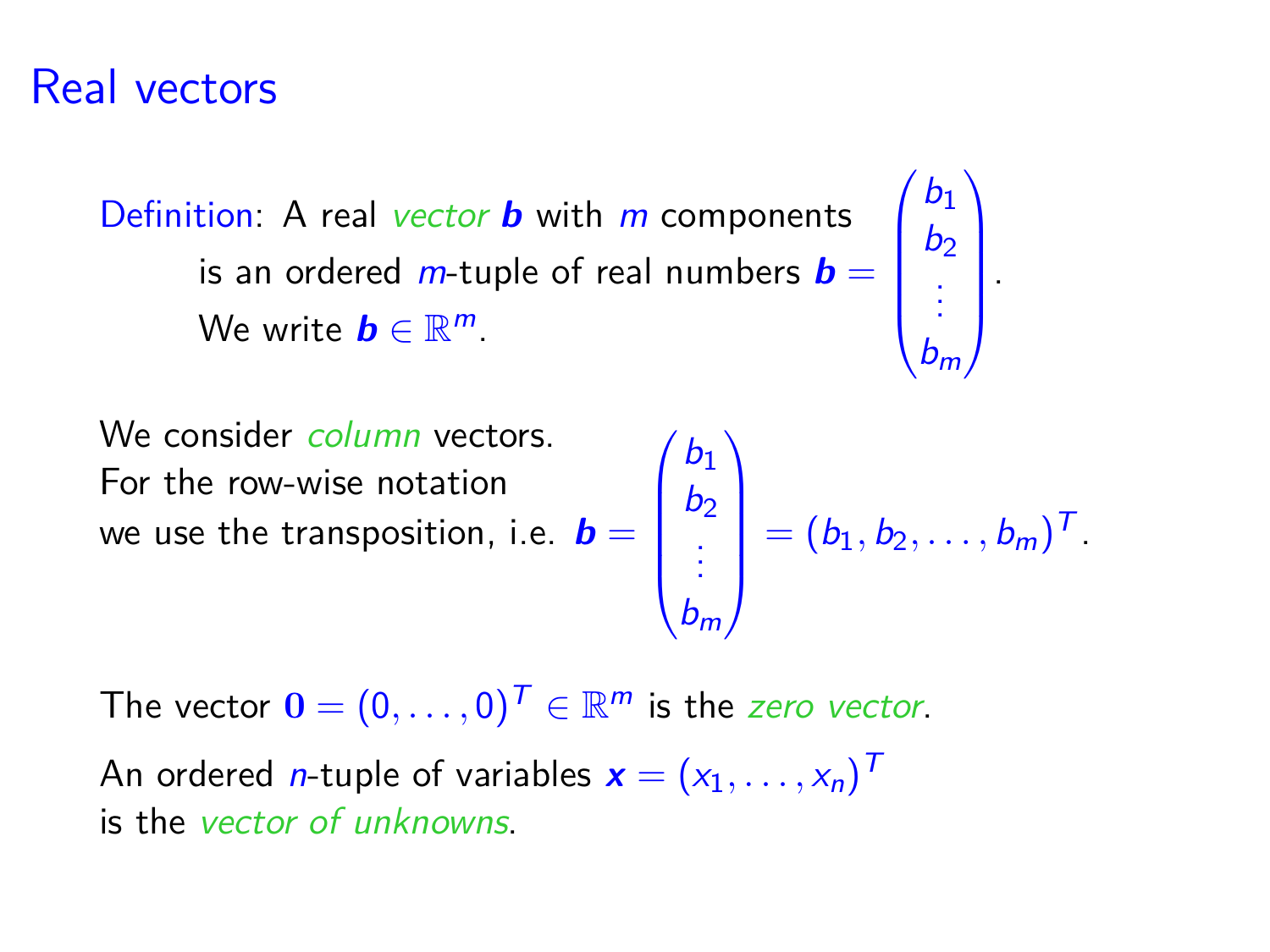### Real matrices

Definition: A real matrix **A** of order  $m \times n$  is a collection of mn real numbers arranged in an array with  $m$  rows and  $n$  columns.  $A =$ We write  $\mathbf{A} \in \mathbb{R}^{m \times n}$ .

$$
\begin{pmatrix} a_{1,1} & a_{1,2} & \dots & a_{1,n} \\ a_{2,1} & a_{2,2} & \dots & a_{2,n} \\ \vdots & \vdots & \ddots & \vdots \\ a_{m,1} & a_{m,2} & \dots & a_{m,n} \end{pmatrix}
$$

The elements of a matrix are denoted as  $(\boldsymbol{A})_{i,j}=a_{i,j}$  , also as  $a_{ij}.$ 

A square matrix has the same number of rows and columns.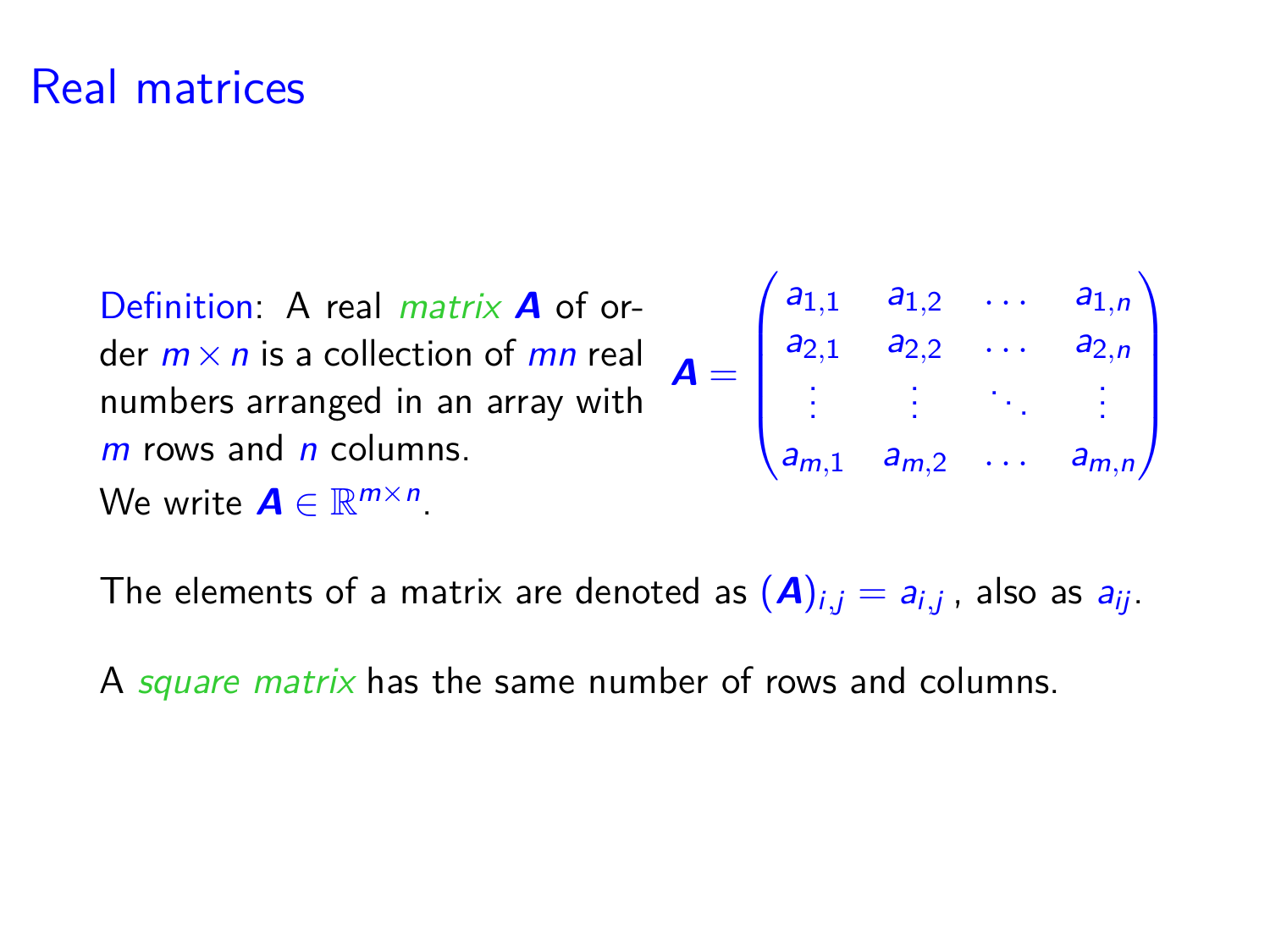### Systems of equations

Definition: Let  $\boldsymbol{A} \in \mathbb{R}^{m \times n}$ ,  $\boldsymbol{b} \in \mathbb{R}^m$  and  $\boldsymbol{x} = (x_1, \ldots, x_n)^T$ is a vector of unknowns.

The system of m linear equations in n unknowns is  $Ax = b$ , in expanded form written as:

> $a_{1,1}x_1 + a_{1,2}x_2 + \ldots + a_{1,n}x_n = b_1$  $a_{2,1}x_1 + a_{2,2}x_2 + \ldots + a_{2,n}x_n = b_2$ . . . . . . . . . . . . . . .  $a_{m,1}x_1 + a_{m,2}x_2 + \ldots + a_{m,n}x_n = b_m$

The matrix  $\boldsymbol{A}$  is is the *matrix of the system*, the vector  $\boldsymbol{b}$  is the right-hand side vector, the matrix  $(\mathbf{A}|\mathbf{b}) \in \mathbb{R}^{m \times (n+1)}$  is the *augmented matrix*.

A vector  $\mathbf{x} \in \mathbb{R}^n$  is the *solution* of  $\mathbf{A}\mathbf{x} = \mathbf{b}$ if it satisfies all  $m$  equations, i.e:

 $\forall i \in \{1, \ldots, m\} : a_{i,1}x_1 + a_{i,2}x_2 + \cdots + a_{i,n}x_n = b_i.$ Systems  $Ax = 0$  are called *homogeneous* and always allow  $x = 0$ .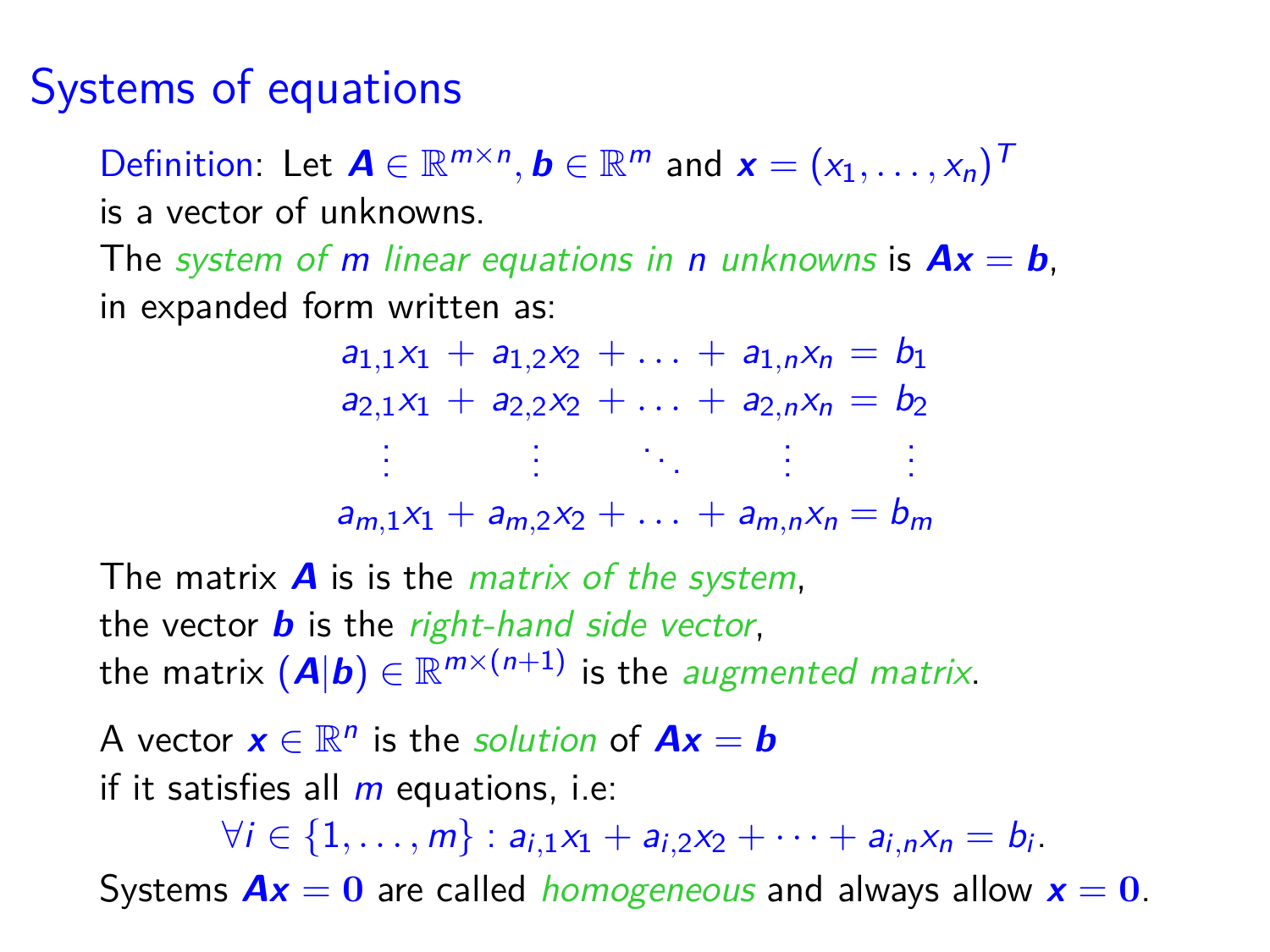Geometric meaning — one equation in two unknowns

 $a_{1,1}x_1 + a_{1,2}x_2 = b_1$  or equivalently  $\begin{pmatrix} a_{1,1} & a_{1,2} \end{pmatrix} \begin{pmatrix} x_1 & x_2 \end{pmatrix}$  $x_2$  $\setminus$  $= (b_1)$ 

If  $a_{1,1} \neq 0$  or  $a_{1,2} \neq 0$  then the set of solutions forms a line in the Euclidean plane.



It could be parallel to one of the axes, e.g. to  $x_1$ , if  $a_{1,1} = 0$ . Degenerate cases:

If  $a_{1,1} = a_{1,2} = 0$  and  $b_1 \neq 0$ , then the system has no solution.

If  $a_{1,1} = a_{1,2} = 0$  and  $b_1 = 0$ , then all points of the Euclidean plane are solutions.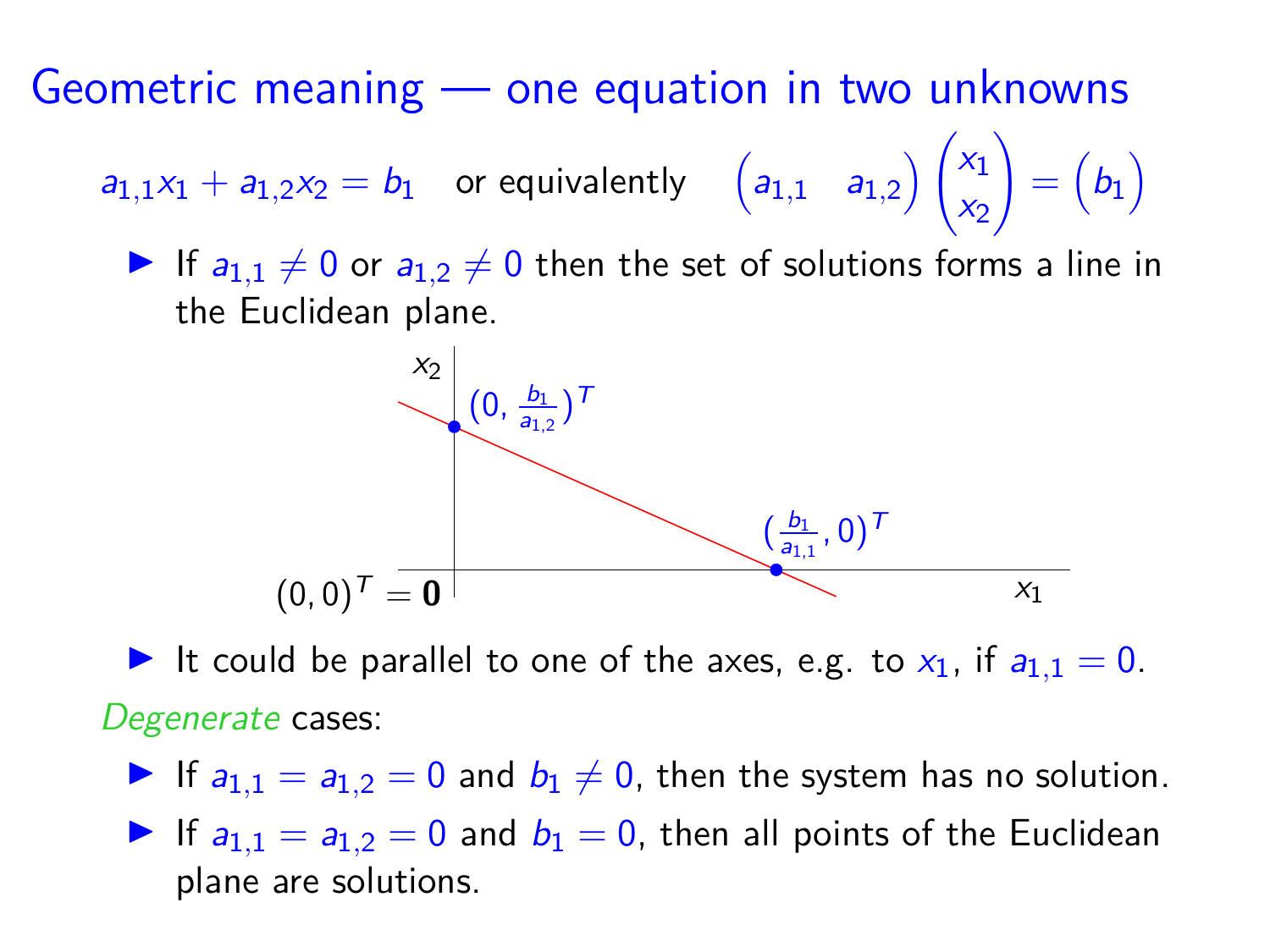### Two equations in two unknowns

$$
\begin{array}{ll}\n a_{1,1}x_1 + a_{1,2}x_2 = b_1 \\
a_{2,1}x_1 + a_{2,2}x_2 = b_2\n \end{array}\n \quad \text{or} \quad\n \begin{pmatrix}\n a_{1,1} & a_{1,2} \\
a_{2,1} & a_{2,2}\n \end{pmatrix}\n \begin{pmatrix}\n x_1 \\
x_2\n \end{pmatrix}\n =\n \begin{pmatrix}\n b_1 \\
b_2\n \end{pmatrix}
$$

If both equations are nondegenerate, then the set of solutions is the intersection of two lines, which could be



 $\triangleright$  an empty set, if the two lines are distinct parallel,

 $\triangleright$  a line, if the two lines are identical.

Among the degenerate cases, the system  $0x = 0$ also yields all points of the Euclidean plane as the set of solutions.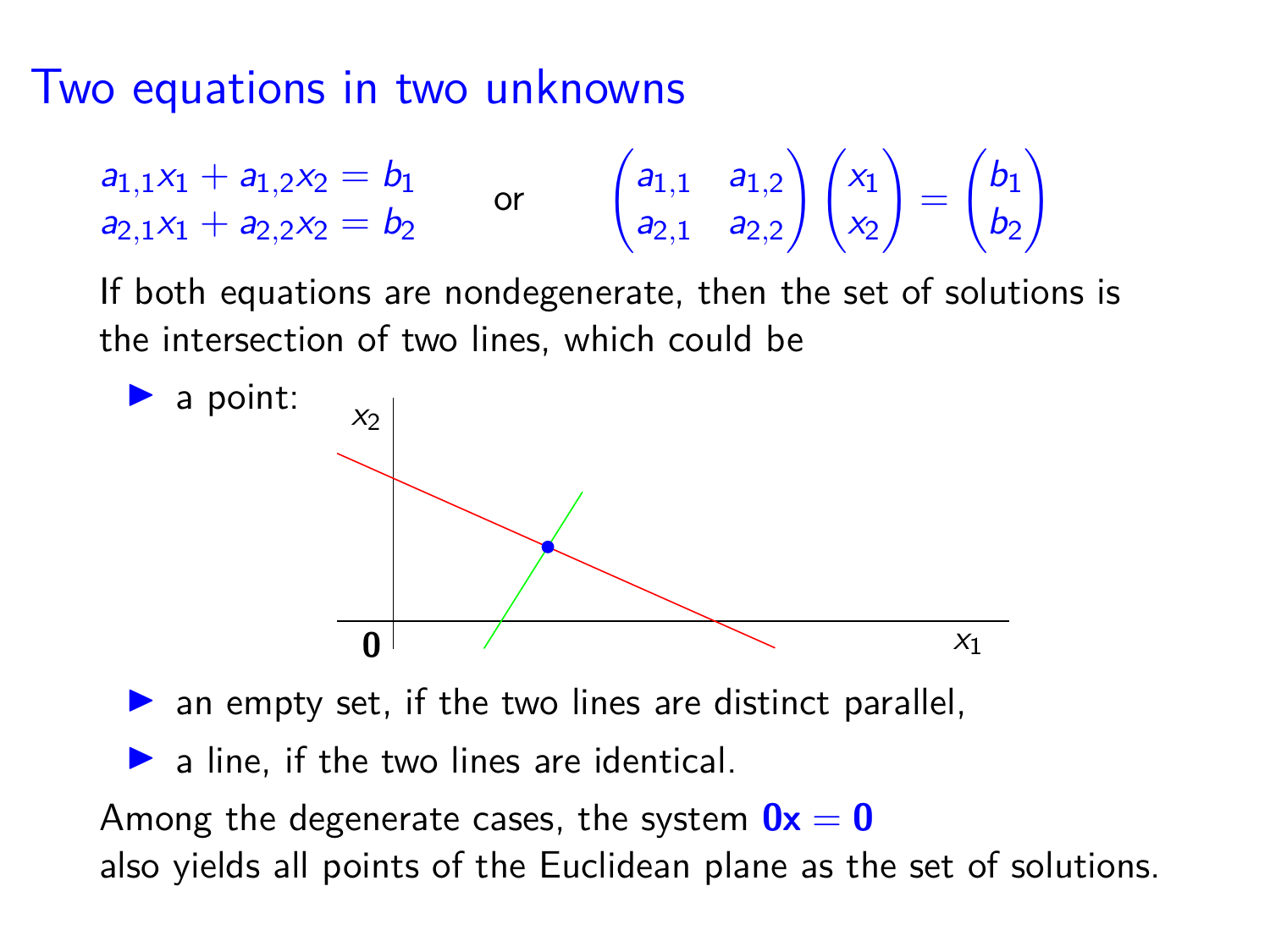One equation in three unknowns

 $a_{1,1}x_1 + a_{1,2}x_2 + a_{1,3}x_3 = b_1$ 

In the nondegenerate case  $a_{1,1} \neq 0 \vee a_{1,2} \neq 0 \vee a_{1,3} \neq 0$ solutions form a plane in the 3-dimensional Euclidean space:



Degenerate cases:

If  $a_{1,1} = a_{1,2} = a_{1,3} = 0$  and  $b_1 \neq 0$ , then no solution exists.

If  $a_{1,1} = a_{1,2} = a_{1,3} = 0$  and  $b_1 = 0$  then all points of the Euclidean space are solutions.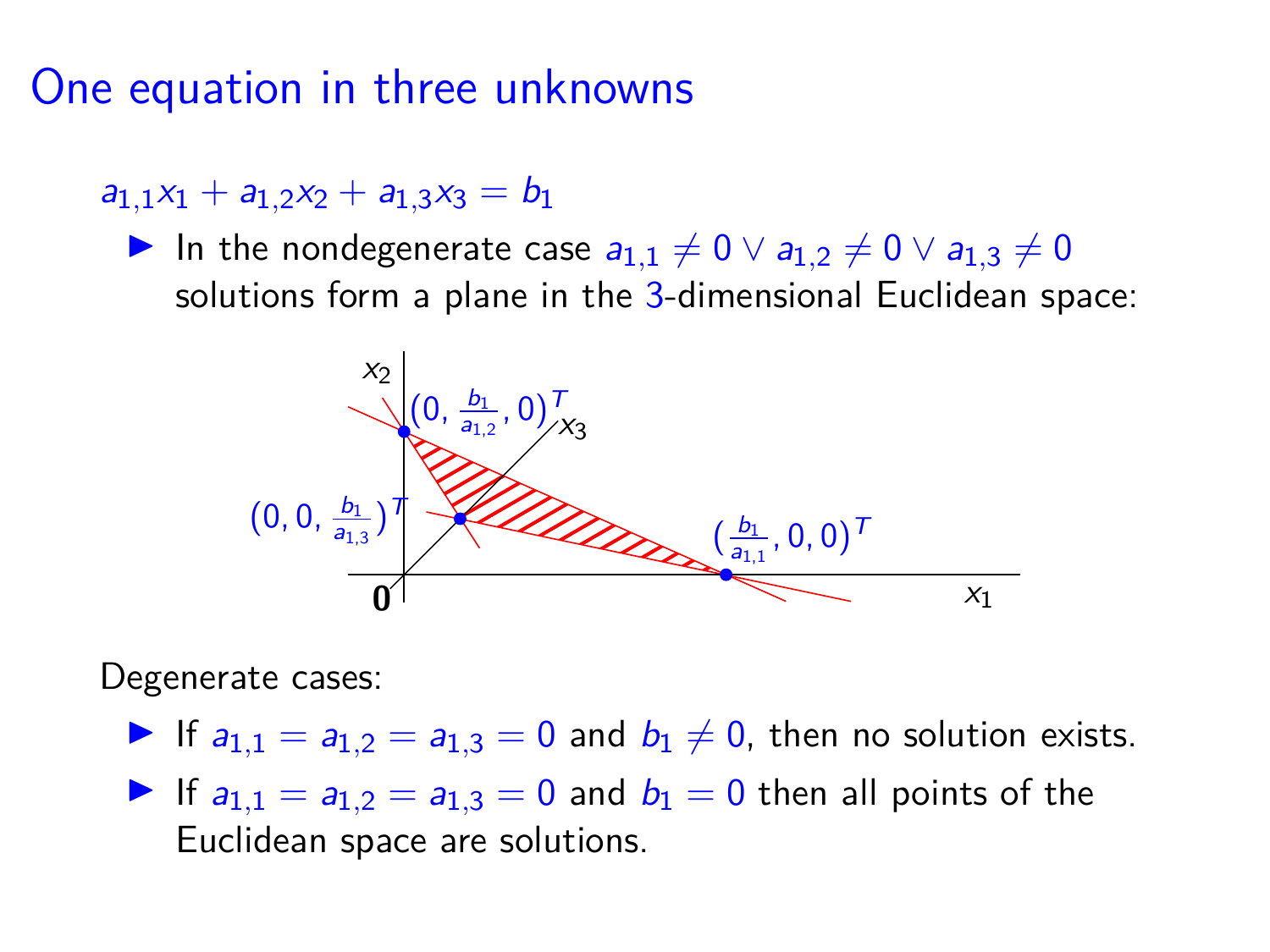### Elementary equivalent row transformations

Definition: We write **A** ∼ **A**<sup>0</sup> if **A**<sup>0</sup> is obtained from **A** by any of the following elementary equivalent row transformations:

1. Multiplication of the *i*-th row by a *nonzero*  $t \in \mathbb{R} \setminus \{0\}$ ,

formally:  $a'_{k,l} =$  $\int a_{k,l}$  if  $k \neq i$  $ta_{i,l}$  if  $k = i$ 

2. Adding the  $i$ -th row to the  $i$ -th row, formally:  $a'_{k,l} =$  $\int a_{k,l}$  if  $k \neq i$  $a_{i,l} + a_{j,l}$  if  $k = i$ 

From the two above the following two can be derived:

- 3. Adding the *j*-th row multiplied by  $t \in \mathbb{R}$  to the *j*-th row.
- 4. Exchange of two rows.

A series of elementary transformations is denoted as  $\bm{A} \sim \sim \bm{A}'$ .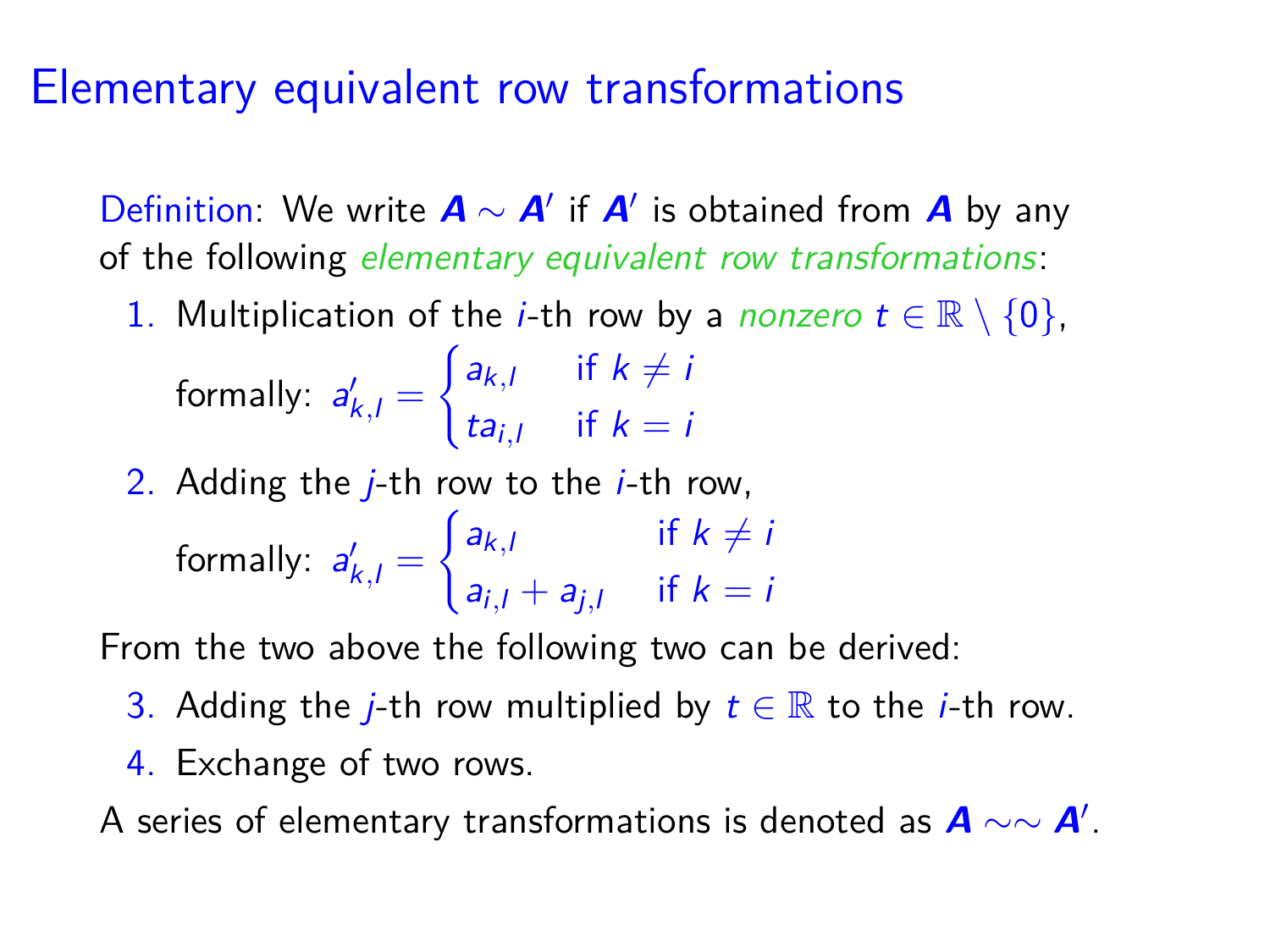#### Use of elementary transformations

Theorem: Let  $Ax = b$  and  $A'x = b'$  be two systems such that  $(A|b) \sim ∼ (A'|b')$ . Then both systems have identical solution sets.

Proof: It suffices to show that the solution set is preserved if a single transform of the first or of the second type is performed. Denote  $X = \{x \in \mathbb{R}^n : Ax = b\}$  and  $X' = \{x \in \mathbb{R}^n : A'x = b'\}.$ The goal is to show that  $X = X'$  (i.e.  $\forall x \in \mathbb{R}^n : x \in X \Leftrightarrow x \in X'$ ). We get the equality from two inclusions  $X \subseteq X'$  and  $X' \subseteq X,$ i.e.  $\forall x \in \mathbb{R}^n : x \in X \Rightarrow x \in X'$  and  $\forall x \in \mathbb{R}^n : x \in X' \Rightarrow x \in X$ .

1a. to argue  $X \subseteq X'$  for the *i*-th row scaling by  $t \neq 0$ : As only the *i*-th row/equation is changed, any  $x \in X$ automatically satisfies the unchanged equations of  $A'x = b'$ . To get  $x \in X'$  we must verify the *i*-th equation of  $A'x = b'$ . Going from l.h.s. to r.h.s.:  $a'_{i,1}x_1 + \cdots + a'_{i,n}x_n =$  $ta_{i,1}x_1 + \cdots + ta_{i,n}x_n = t(a_{i,1}x_1 + \cdots + a_{i,n}x_n) = tb_i = b'_i$ Green indicates the relationship between  $(A|b)$  and  $(A'|b')$ . i.e. the transform; red the assumption  $x \in X$ , i.e.  $Ax = b$ .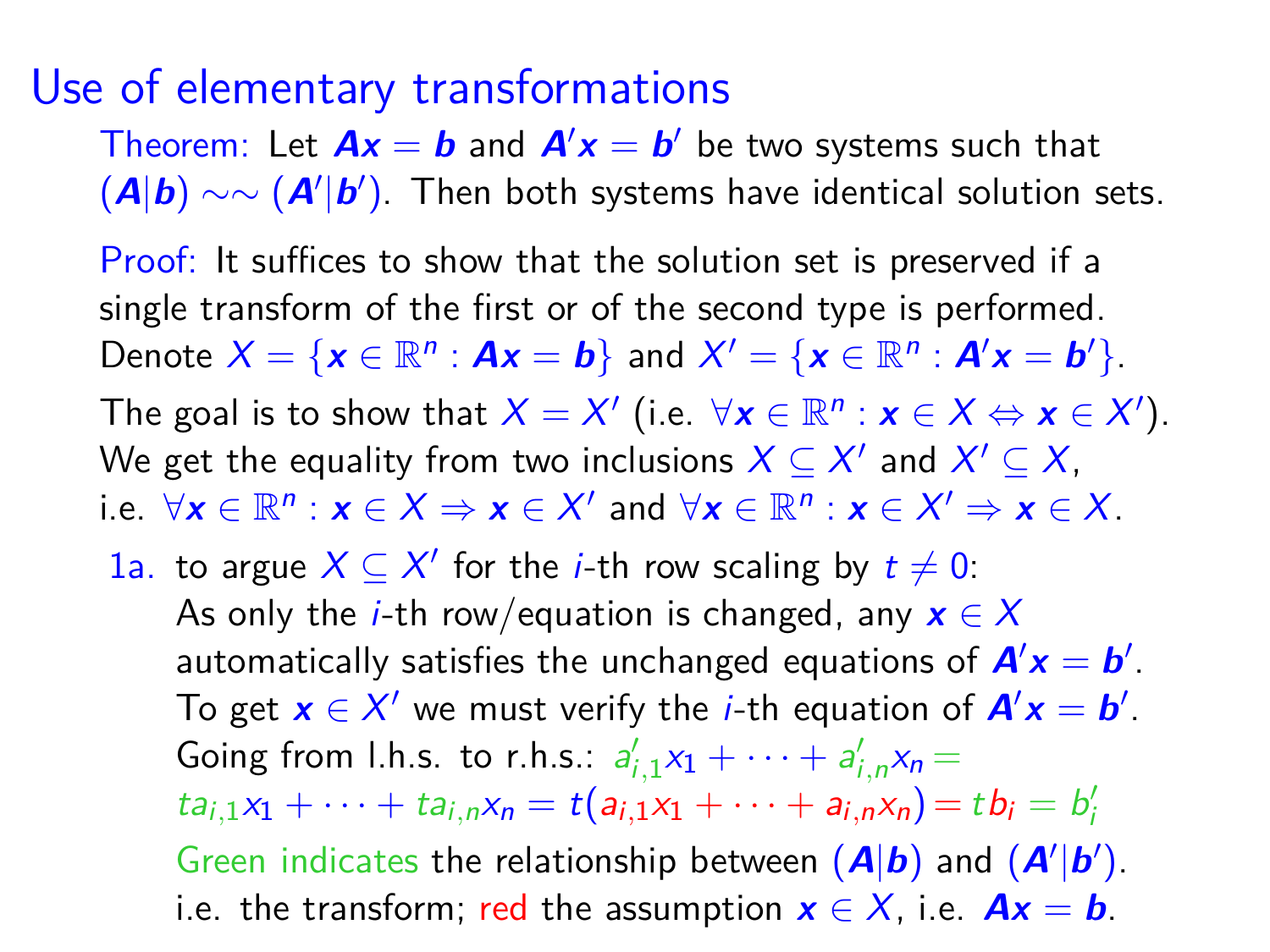Summary of cases a single elementary transformation of the first or of the second second type and the  $i$ -th equation:

1a. 
$$
Ax = b \Rightarrow A'x = b' : a'_{i,1}x_1 + \cdots + a'_{i,n}x_n =
$$
  
\n $ta_{i,1}x_1 + \cdots + ta_{i,n}x_n = t(a_{i,1}x_1 + \cdots + a_{i,n}x_n) = tb_i = b'_i$   
\n1b.  $A'x = b' \Rightarrow Ax = b : a_{i,1}x_1 + \cdots + a_{i,n}x_n =$   
\n $\frac{1}{t}(ta_{i,1}x_1 + \cdots + ta_{i,n}x_n) = \frac{1}{t}(a'_{i,1}x_1 + \cdots + a'_{i,n}x_n) = \frac{1}{t}b'_i = \frac{1}{t}tb_i = b_i$   
\n2a.  $Ax = b \Rightarrow A'x = b' : a'_{i,1}x_1 + \cdots + a'_{i,n}x_n =$   
\n $(a_{i,1} + a_{j,1})x_1 + \cdots + (a_{i,n} + a_{j,n})x_n =$   
\n $(a_{i,1}x_1 + \cdots + a_{i,n}x_n) + (a_{j,1}x_1 + \cdots + a_{j,n}x_n) = b_i + b_j = b'_i$   
\n2b.  $A'x = b' \Rightarrow Ax = b : a_{i,1}x_1 + \cdots + a_{i,n}x_n =$   
\n $a_{i,1}x_1 + \cdots + a_{i,n}x_n + b_j - b_j =$   
\n $(a_{i,1}x_1 + \cdots + a_{i,n}x_n) + (a_{j,1}x_1 + \cdots + a_{j,n}x_n) - b_j =$   
\n $(a_{i,1} + a_{j,1})x_1 + \cdots + (a_{i,n} + a_{j,n})x_n - b_j =$   
\n $(a'_{i,1}x_1 + \cdots + a'_{i,n}x_n) - b_j = b'_i - b_j = b_i + b_j - b_j = b_i$ 

The color of = means either the transform from  $(A|b)$  to  $(A'|b')$ , the assumption of the case, or an algebraic rearrangement of terms.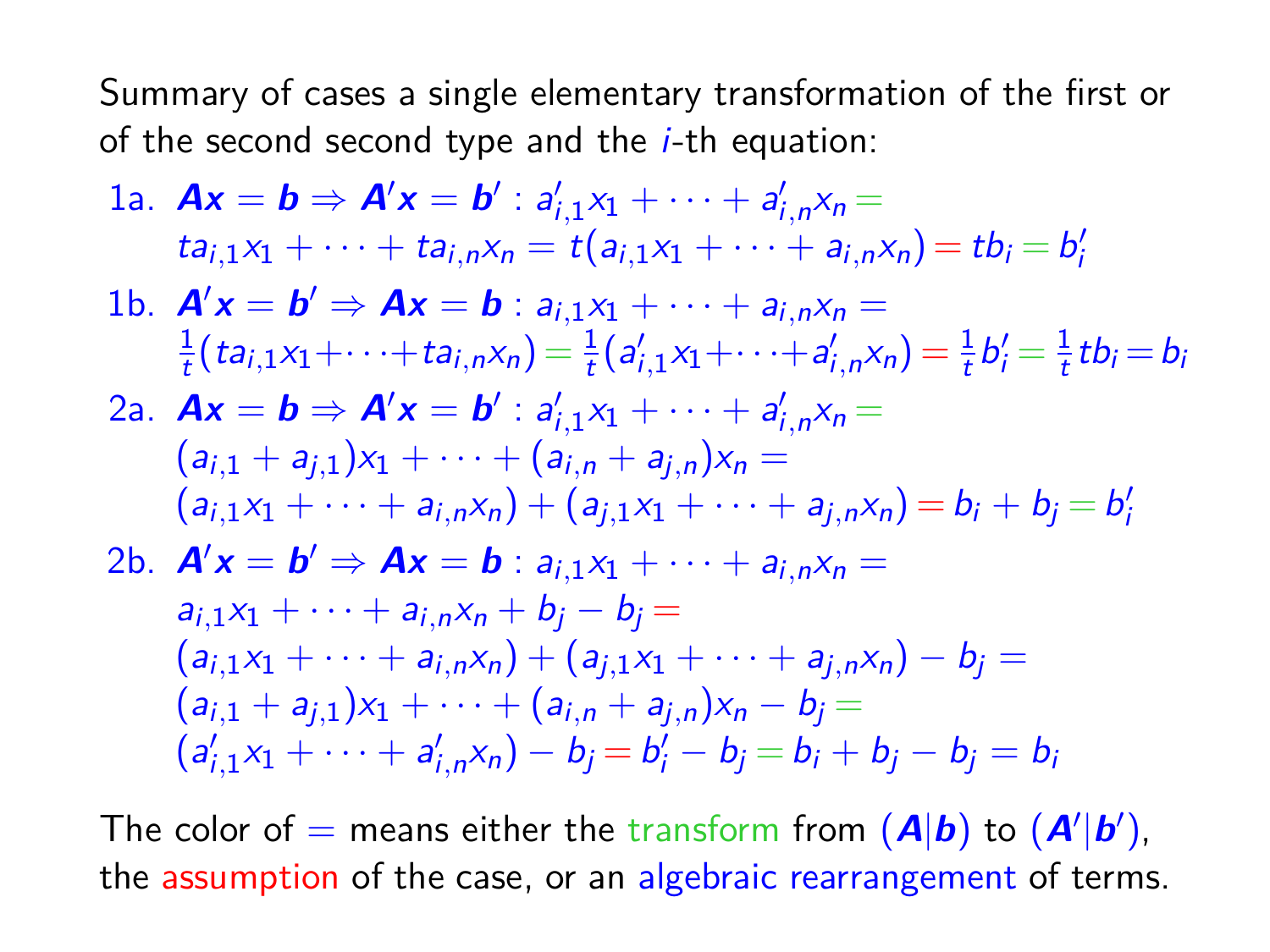- 1., 4. Multiplication of a row or swapping two rows does not change the position of the hyperplanes.
- 2., 3. Adding the *j*-th row (multiplied by  $t \in \mathbb{R}$ ) to the *i*-th row moves the *i*-th hyperplane so that the intersection with the others remains unchanged.

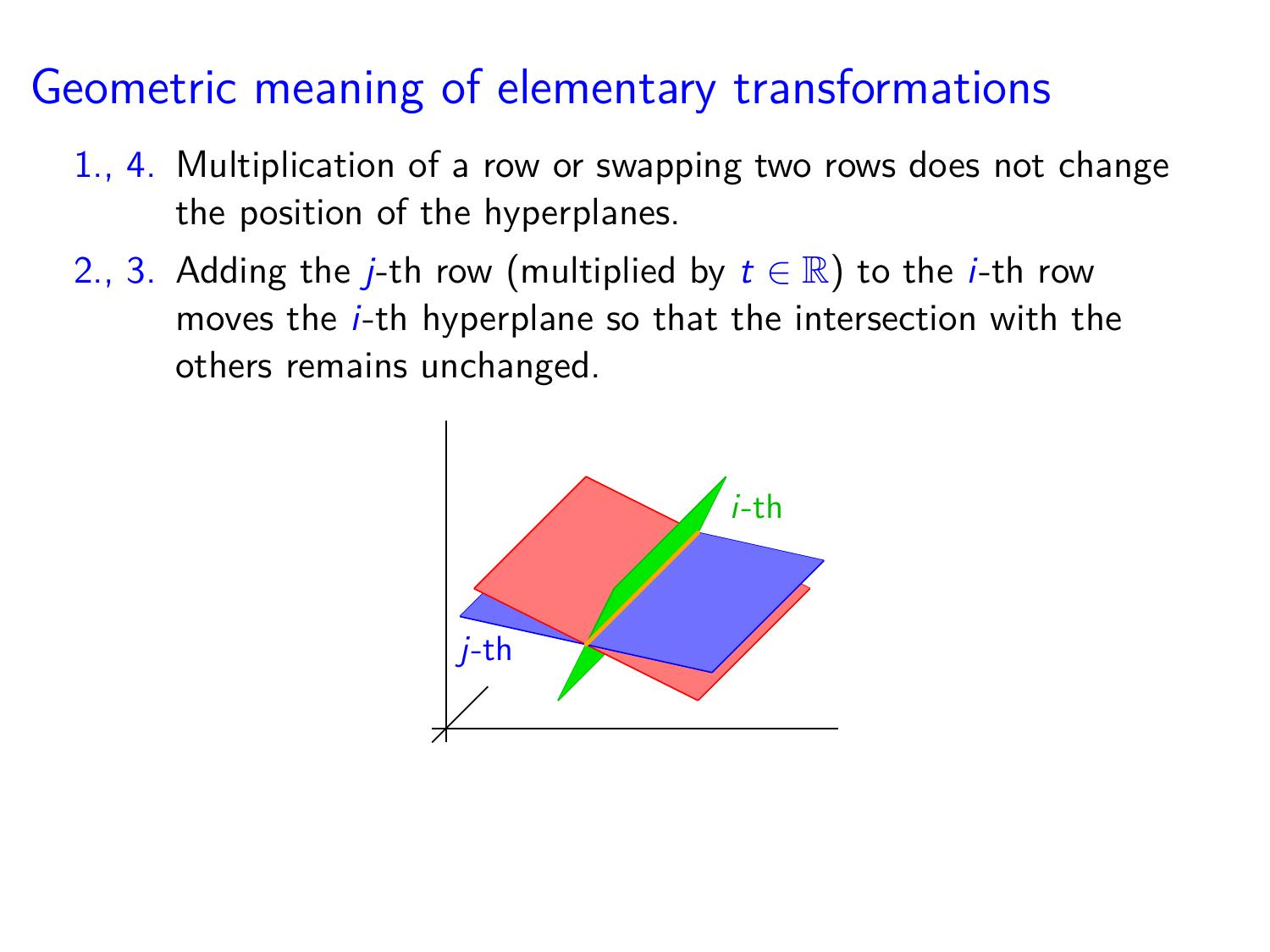- 1., 4. Multiplication of a row or swapping two rows does not change the position of the hyperplanes.
- 2., 3. Adding the *j*-th row (multiplied by  $t \in \mathbb{R}$ ) to the *i*-th row moves the *i*-th hyperplane so that the intersection with the others remains unchanged.

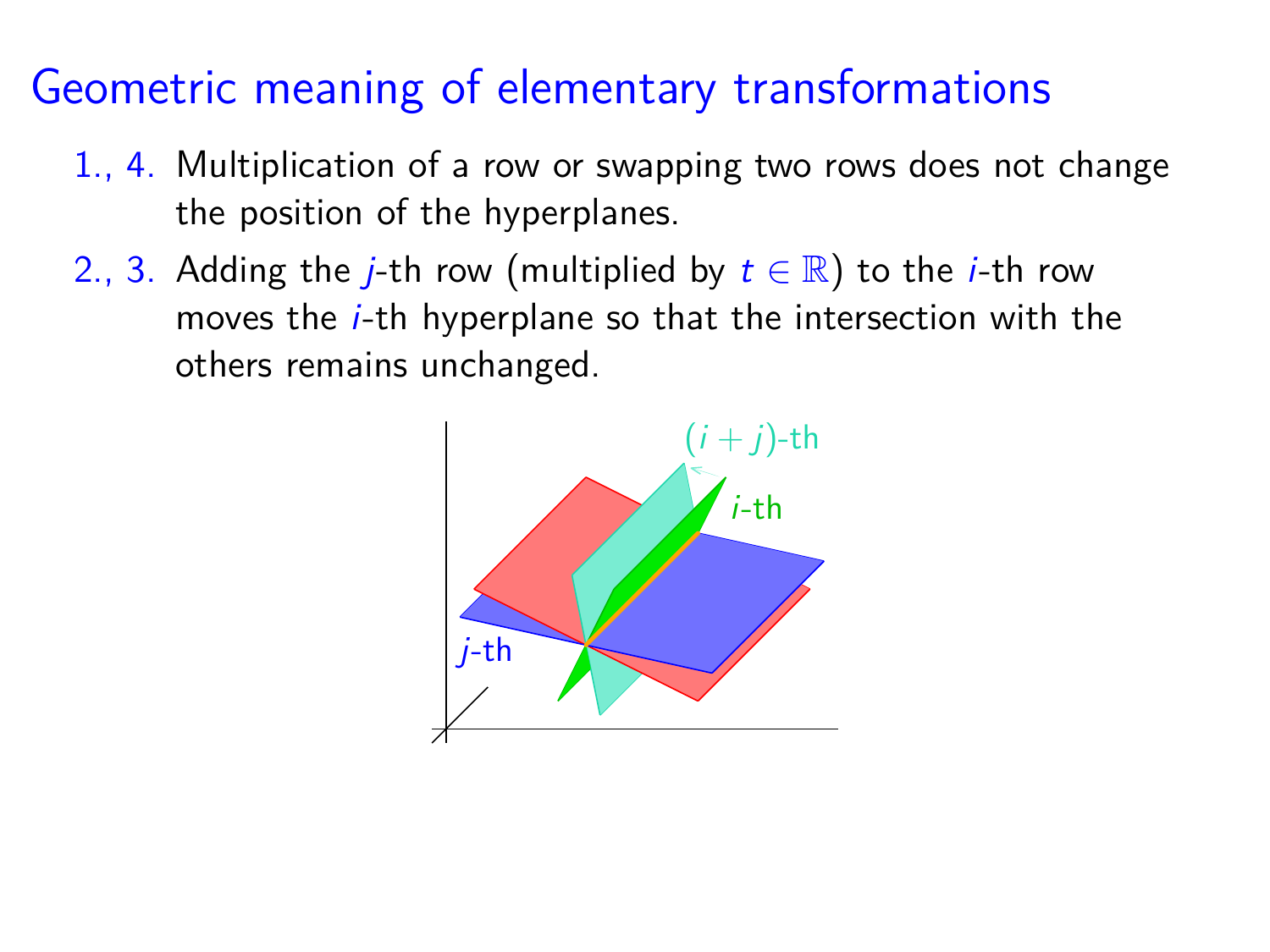- 1., 4. Multiplication of a row or swapping two rows does not change the position of the hyperplanes.
- 2., 3. Adding the *j*-th row (multiplied by  $t \in \mathbb{R}$ ) to the *i*-th row moves the i-th hyperplane so that the intersection with the others remains unchanged.